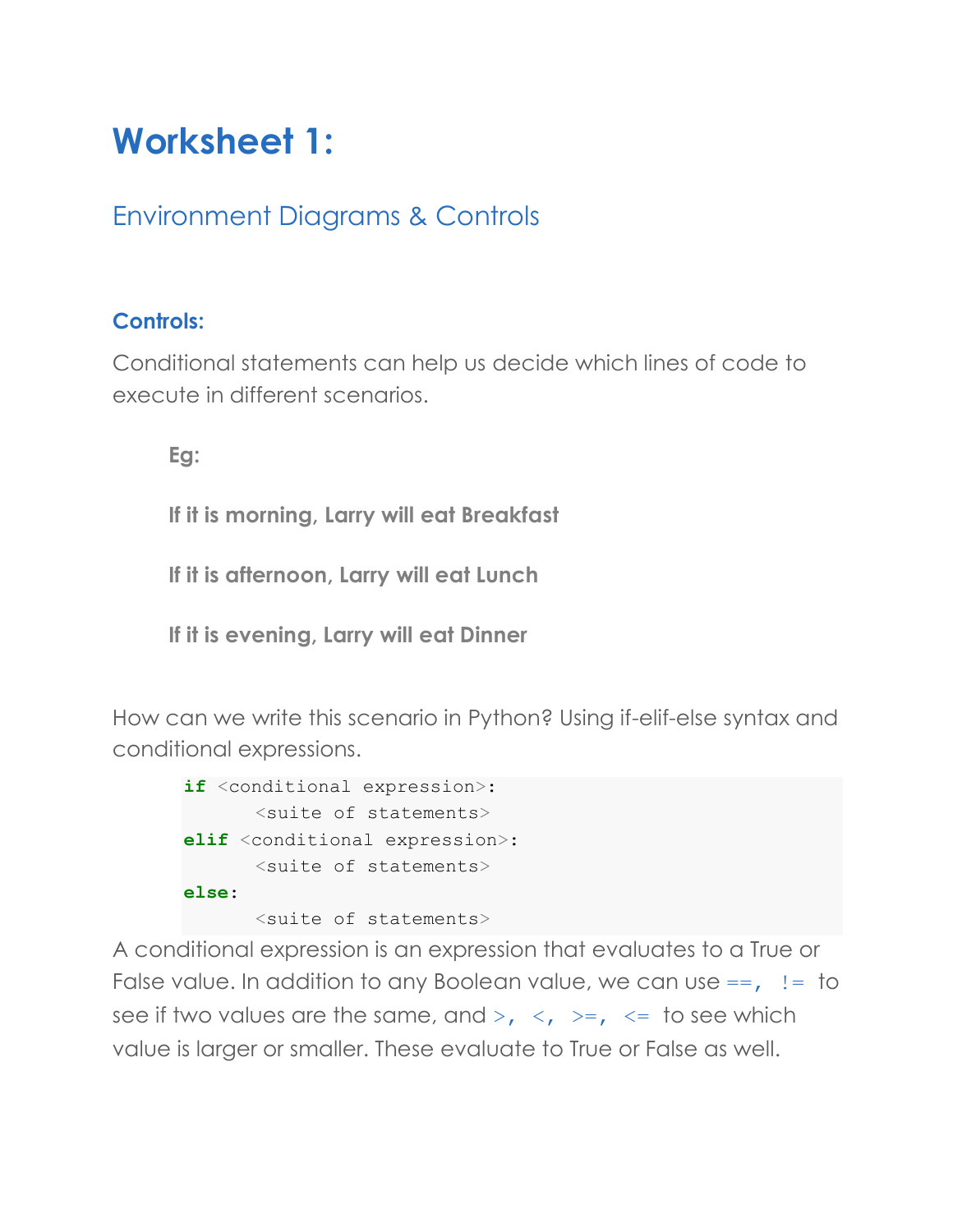```
True-y values: True, a non-zero integer
```

```
False-y values: False, 0, None, "", []
```
If a conditional expression evaluates to True, then the corresponding suite will be executed. If none of them are executed, it will automatically call the suite after the else case.

We can also use **Boolean operators** to manipulate to manipulate the above Boolean values. Eg. and, or, not

**and**: Will STOP and RETURN the first False value. If all values are True, it will return the LAST expression

```
Eg:
\gg 1 and 0
\bigcap1 is evaluated, then 0 is evaluated. Since 0
is the first False-y value, it is returned.
>> 0 and 1
\cap0 is evaluated. Since 0 is False, it is returned. 1 
is not evaluated.
>>> 'soda' and 'cory'
'cory' 
'soda' is evaluated, then 'cory' is evaluated. 
Since both are truthy values, the last value is 
returned.
```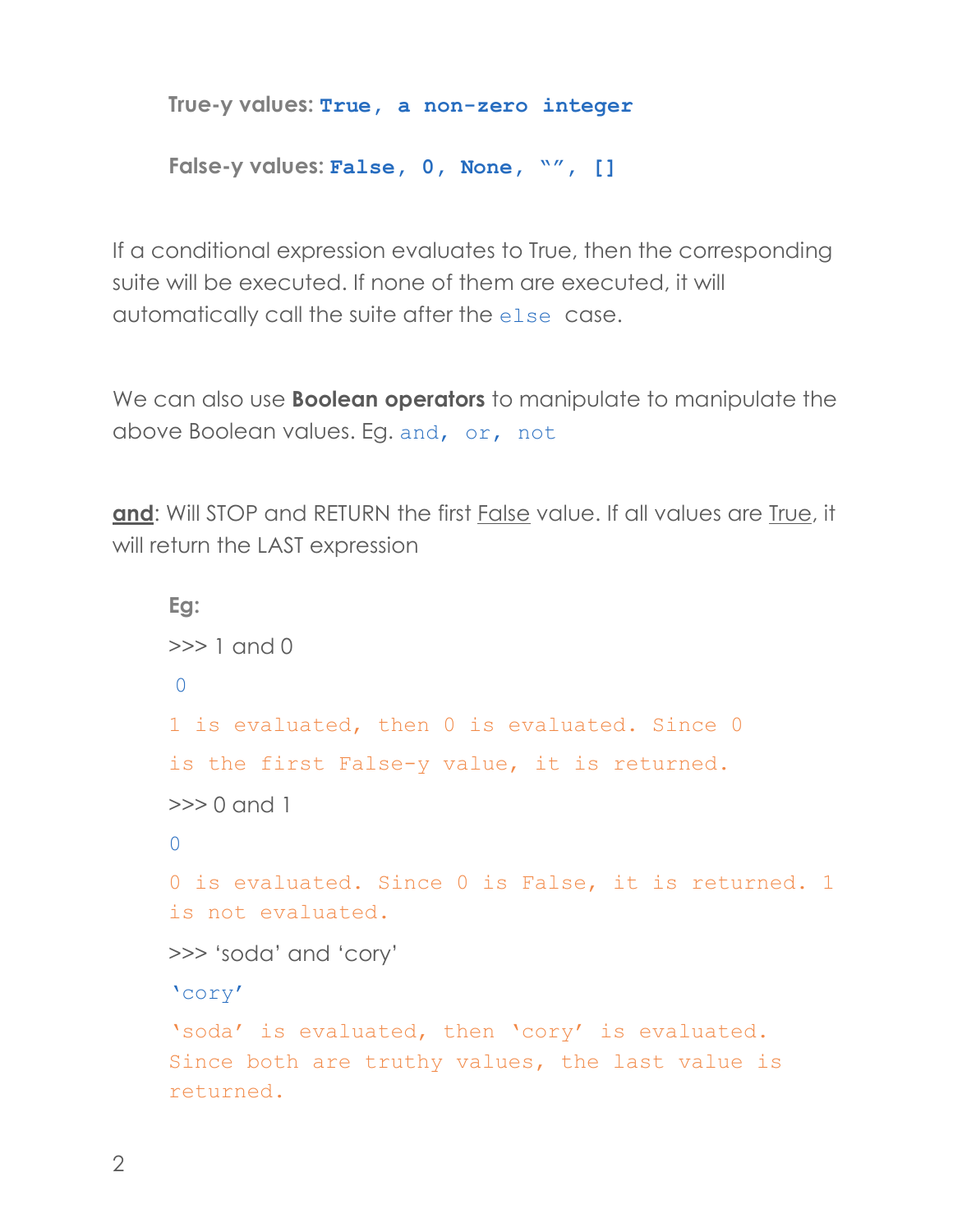**or**: Will STOP and RETURN the first True value. If all values are False, it will return the LAST expression.

```
Eg:
>> 1 or 0
1
1 is evaluated. Since 1 is True, it is returned. 0
is not evaluated.
>>> 0 and 1
1
0 is evaluated, then 1 is evaluated. Since 1
is the first Truthy value, it is returned.
>>> None and 0
\OmegaNone is evaluated, then 0 is evaluated. Since both 
are false-y values, the last value is returned.
```
**not**: Returns the opposite of whatever is afterwards

```
Eg:
>>> not 'soda'
False 
Since 'soda' is a Truthy value, and since the 
opposite of True is False, False is returned.
```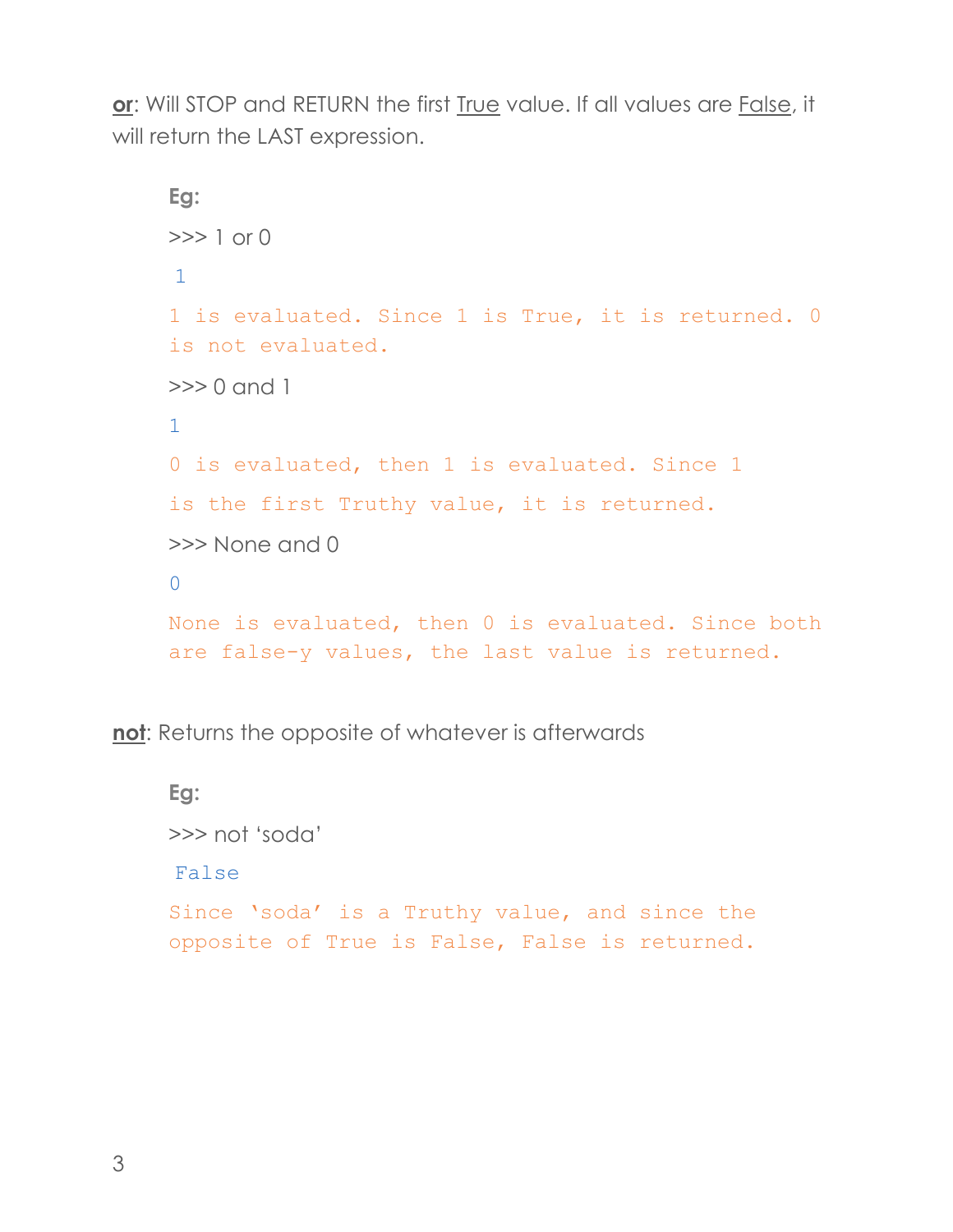So can we write a control structure for Larry's routine?

```
if morning == True:
       print('eat breakfast')
elif afternoon == True:
       print('eat lunch')
elif evening == True:
       print('eat dinner')
```
First, we check if it is morning. If it is (morning == True evaluates to True), then Larry can eat breakfast. If it is not (morning == True evaluates to False), then we go to the next conditional statement, etc.

#### **Questions:**

Control Review:

> True AND True > True AND False > False AND True > False AND False  $> 1/0$  AND True > False AND 1/0 > True AND 1/0 > True OR True > True OR False > False OR True > False OR False > 1/0 OR True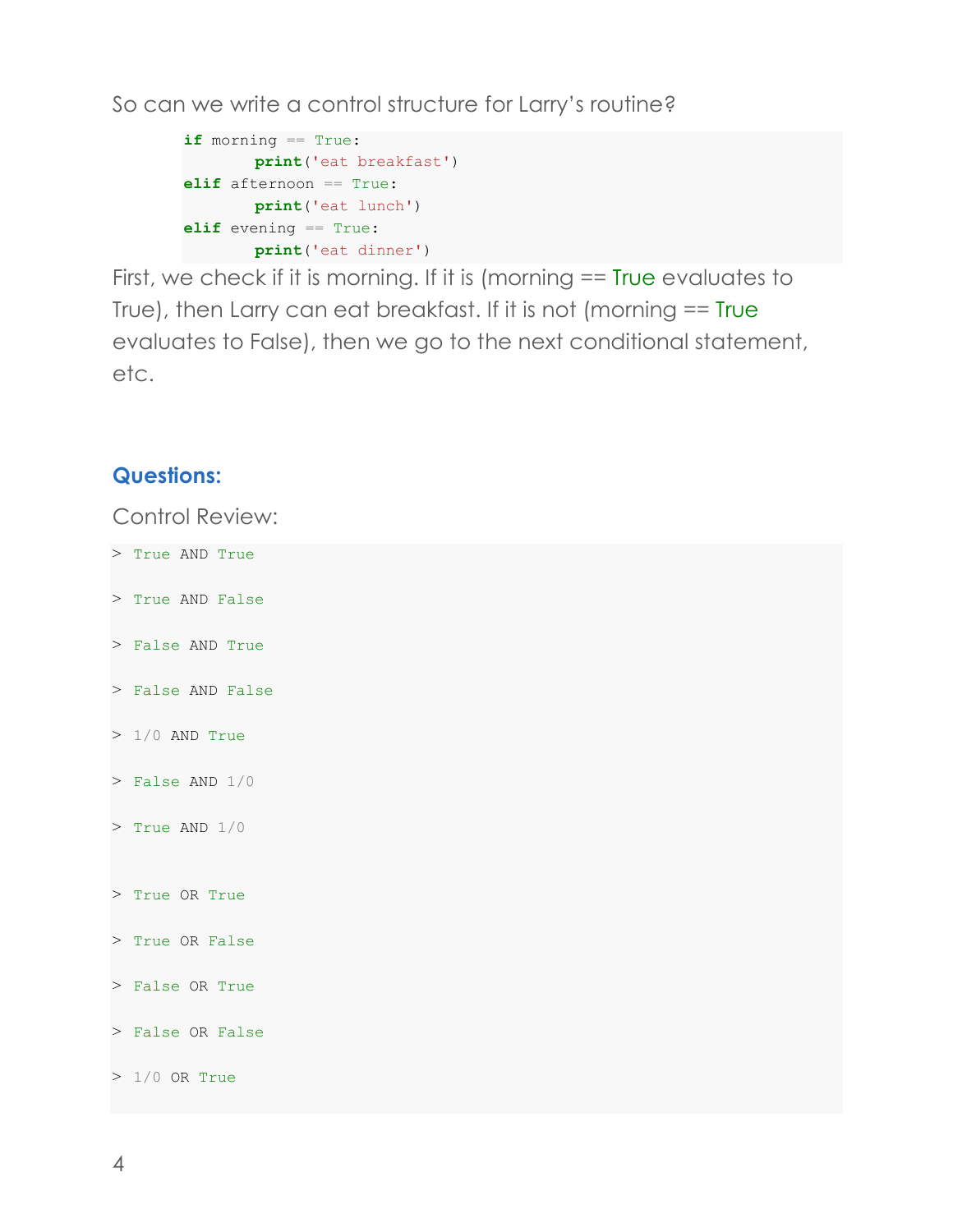```
> False OR 1/0
> True OR 1/0
> not False
> False or not False
```
More Questions:

> False **or** False **or** True **or** False > 'I' **and** 'love' **and** 'soda' **or** 'hall' > 'Meesa' **and** 'has' **and** 0 **or** 'midichlorians'  $> 1/0$  or 2  $> 2$  **or**  $1/0$ > 'that' **and** 'that' **and** 'that' **or** 0 > **not** 'that' **or** 'this' **and not** 0 > None **or not** 1 **and not** None

# Code Writing Questions:

Write a function that returns False for all negative numbers, but True for all positive numbers (including 0).

```
def false_positive(number):
           ^{\prime\prime\prime\prime\prime\prime\prime}>>> false_positive(90)
                      True
           >>> false_positive(-61)
                     False
          >>> false_positive(0)
                      True 
      n \, m \, n
```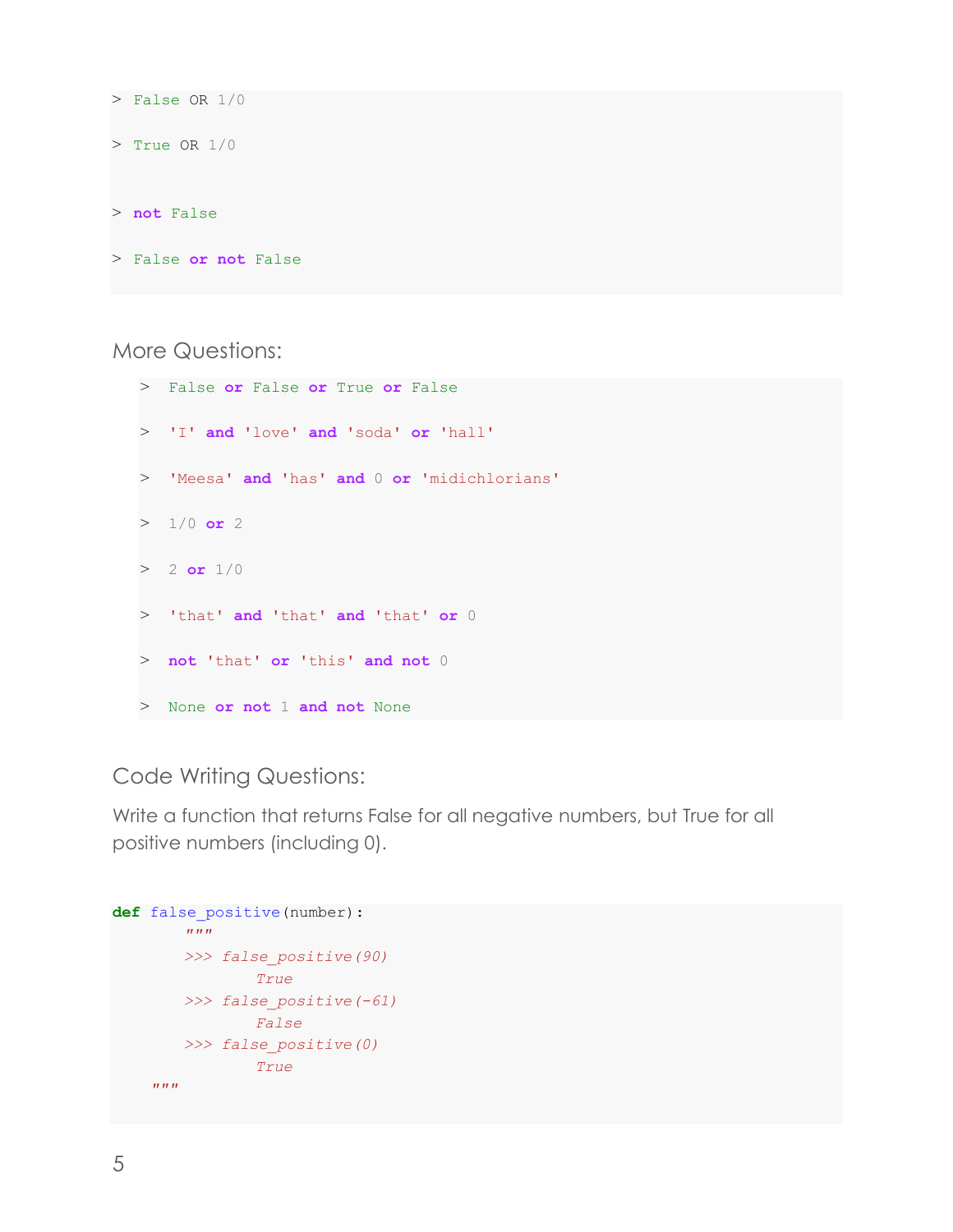| if   |  |  |
|------|--|--|
|      |  |  |
| elif |  |  |
|      |  |  |

Remember Larry? Well he's decided to eat less. He will now only eat a meal if he is hungry. (Don't be like Larry. Always eat all three meals every day for a healthy life!) Implement a function that prints eat \_\_\_\_\_ for each meal. If Larry is not hungry, then it should print 'not hungry'.

| def time to diet (time, hungry) :<br>IIIIII     |
|-------------------------------------------------|
| >>> false positive ('morning', True)            |
| 'eat breakfast'                                 |
|                                                 |
| >>> false positive ('evening', False)           |
| 'not hungry'                                    |
| >>> false positive ('afternoon', False)         |
| 'not hungry'                                    |
| IIIIII                                          |
| if.<br><b><i>Contract Contract Contract</i></b> |
|                                                 |
|                                                 |
|                                                 |
|                                                 |
| elif<br>$\sim 10^{11}$ and $\sim 10^{11}$ .     |
|                                                 |
|                                                 |
|                                                 |
| elif                                            |
|                                                 |
|                                                 |
|                                                 |
| else:                                           |
|                                                 |
|                                                 |

Question: What does the function time\_to\_diet RETURN?

Answer: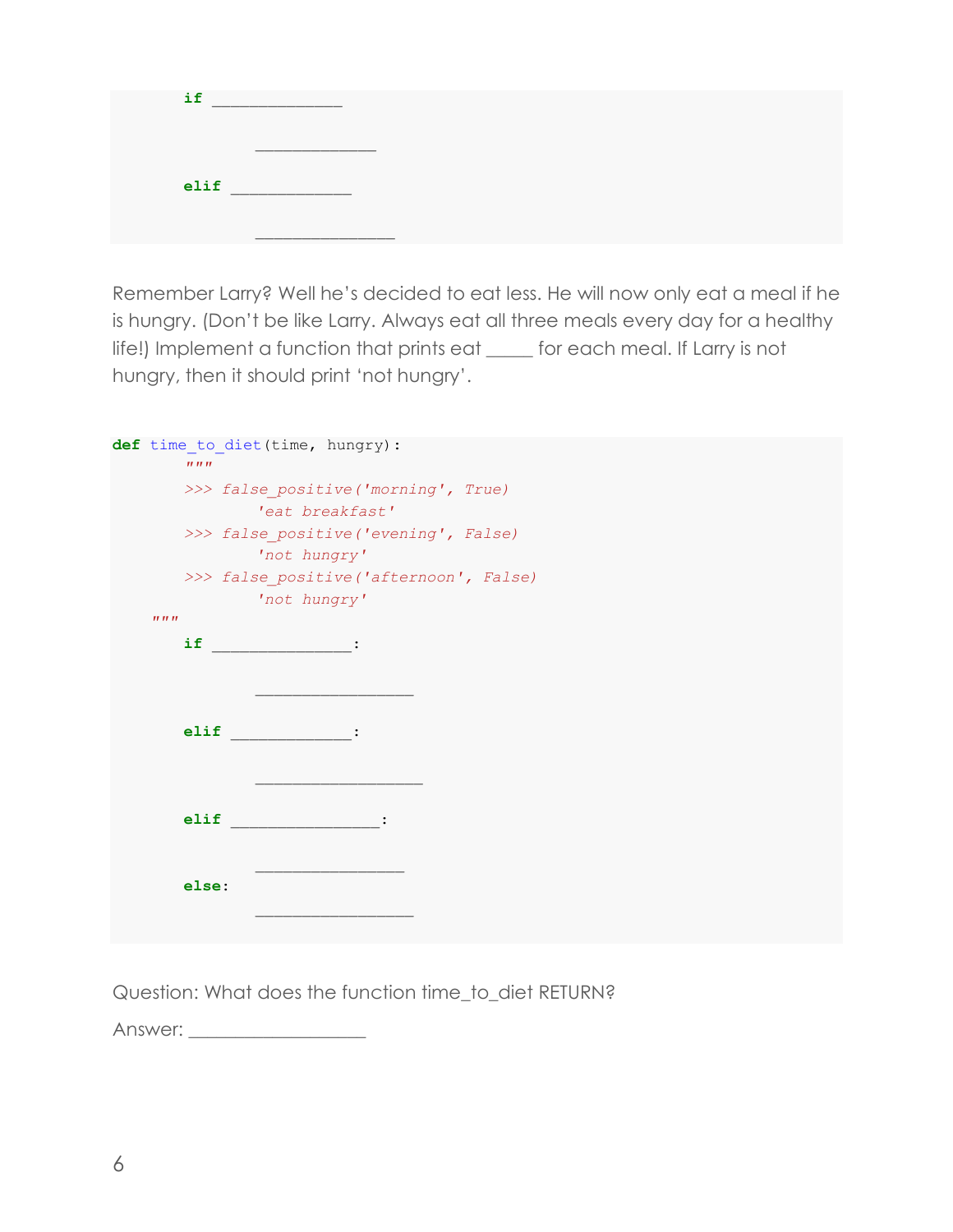Melanie will only wear her expensive perfume on a second date, but only if her first date had a rating (1-10) of 7 or better. There is one exception. If she goes on a date with Ben Affleck, she will wear her perfume on the first date. Return True if she should use her expensive perfume, and False otherwise. Try writing this with no skeleton code!

```
def expensive perfume(date number, first date rating, is ben affleck):
         """
         >>> false_positive(1, None, False)
                  False
         >>> false_positive(1, None, True)
                  True
         >>> false_positive(2, 4, False)
                   False
          >>> false_positive(2, 9, False)
                   True
          >>> false_positive(2, 2, True)
                   False
     \boldsymbol{u} \boldsymbol{u} \boldsymbol{n}***YOUR CODE HERE***
```
# **While Loops**

What if we want to repeat multiple things? For this, we can use a while loop.

```
while <conditional clause>: 
        <body of statements>
```
The while loops will first check the conditional clause. If it is TRUE, it will run the body of statements. Then, it will check the conditional clause again, to see if it should re-run the body of statements. If the conditional clause is ever FALSE, the while loop will stop running.



Be Careful! While Loops can create infinite loops that never end!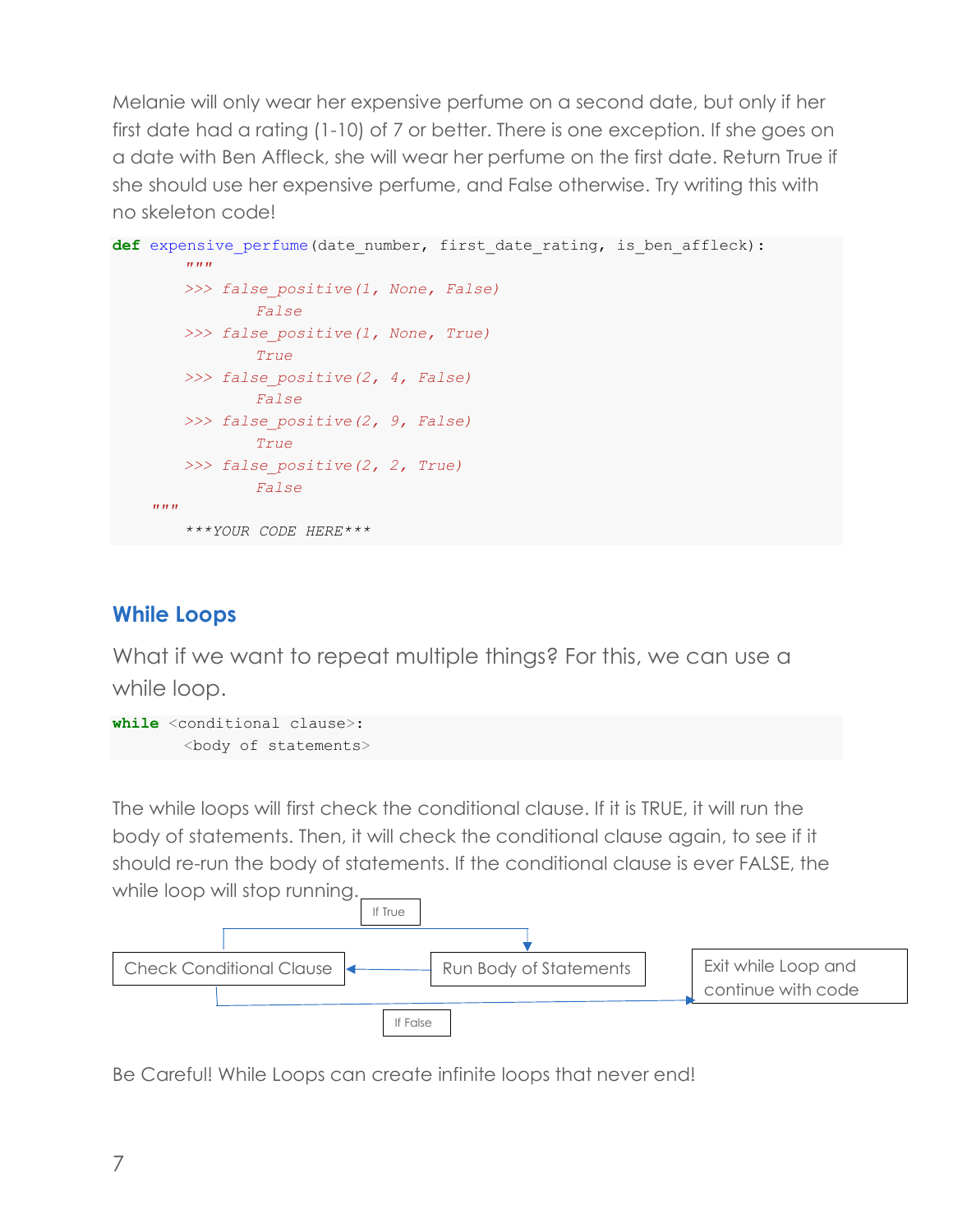```
Eg.
 while True: 
         print("Dormammu, I've come to bargain")
```
Here, the conditional clause is always True. Therefore, it will always print, as the conditional never changes.

```
Eg.
 x = 0while x < 5: 
         print("Dormammu, I've come to bargain")
         x = x+1print("Dr. Strange, I've had enough")
```
This code will print "Dormammu, I've come to bargain" 5 times. Each time it prints, it also increases x by 1. When x becomes 5, x<5 would return False, thus ending the while loop, and also Dormammu's misery.

# **Questions:**

Implement a factorial function using a while loop.

```
def factorial(n):
           ^{\prime\prime\prime\prime\prime\prime\prime}>>> factorial(0)
          0
          >>> factorial(1)
          1
          >>> factorial(2)
            2
           >>> factorial(3)
            6
           >>> factorial(5)
            120
      n \, n \, n_________, _________ = n, ________
          while __________:
```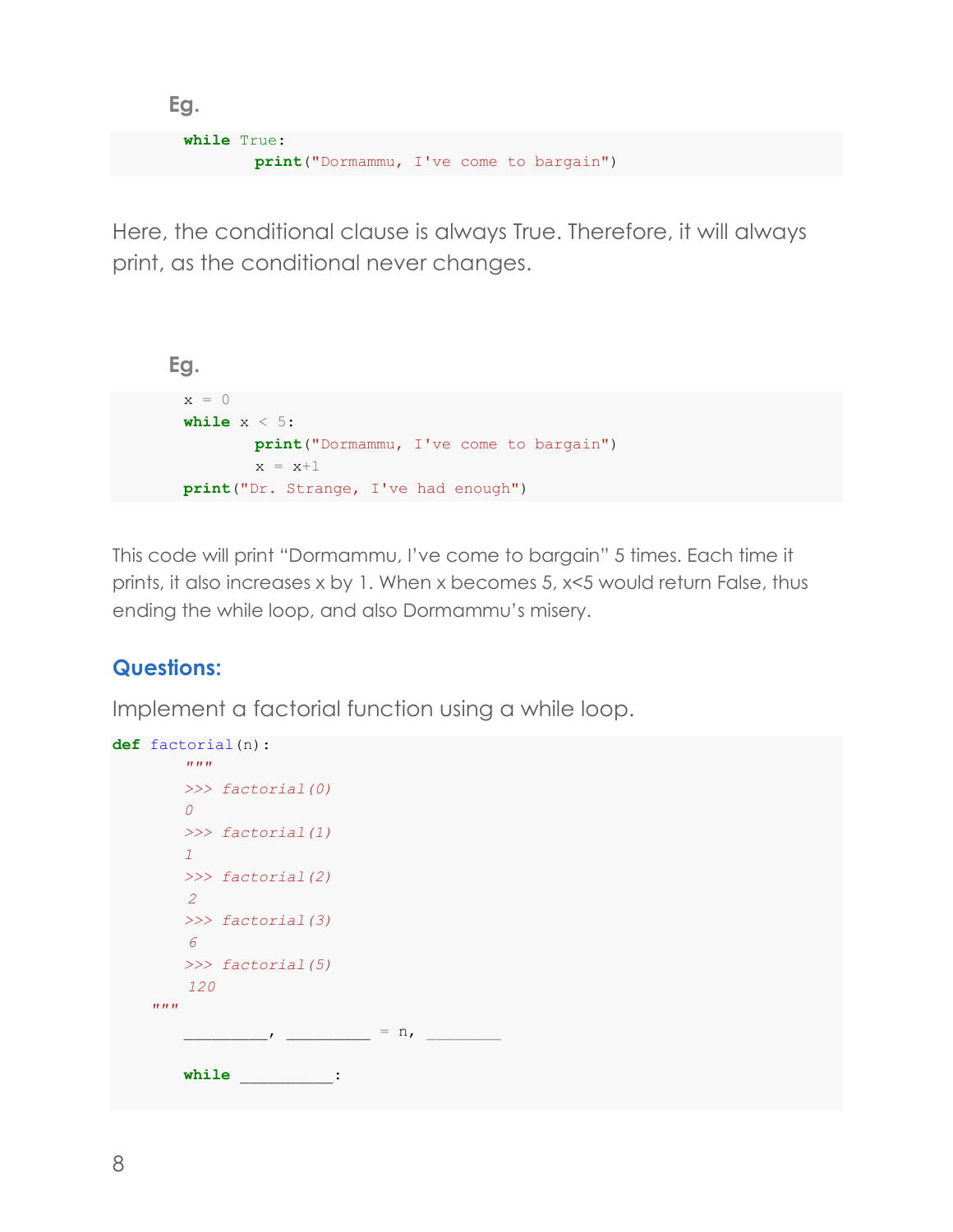|        | -<br>$\overline{\phantom{a}}$ |  |
|--------|-------------------------------|--|
| return |                               |  |

# **Environment Diagrams:**

Drawing environment diagrams is an extremely powerful tactic to understand how a certain function works. It visually shows which variables are bound to what. You can use tutor.cs61a.org to create environment diagrams for any code you want to visualize.

```
def titanic(n):
       name = 'jack'n = n+5k = nn = 1997return "I'm the king of the world"
titanic(5)
```
Let's analyze this function.

First, we have assignment statements. We must first evaluate the name, and the value it is being bound to.

 $>$  name = 'jack'

We assign the String 'jack' to name

 $> n = n+5$ 

We assign n to n+5

 $> k = n$ 

We assign k to our new n value

 $> n = 1997$ 

We re-assign n to 1997 {The year the movie *Titanic* came out}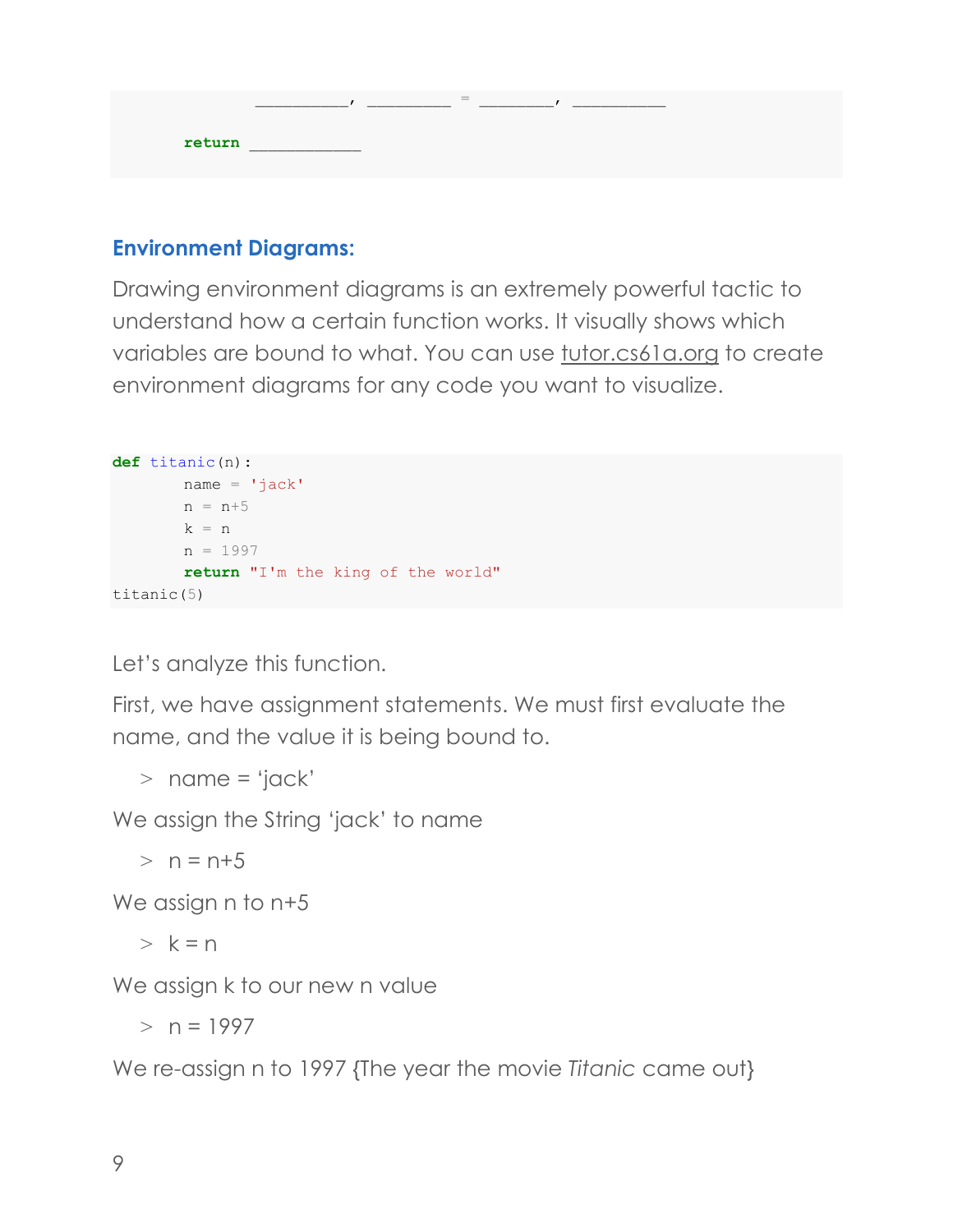We also have a def statement. There are certain aspects of a def statement that are important:

- The name (titanic)
- Any variables being passed into the function (n)
- The parent frame (Global) {We will expand on why this is when we cover Higher Order Functions}

Lastly, we have a function call

 $>$  titanic(5)

Here, we must take into account WHERE the function is being called, and evaluate the operator and then the operand(s).

Let's make an environment diagram now!



Here, we are declaring the function 'titanic', since our first line is a def statement. We DO NOT need to look inside the function, as we don't need that information until we CALL the function.

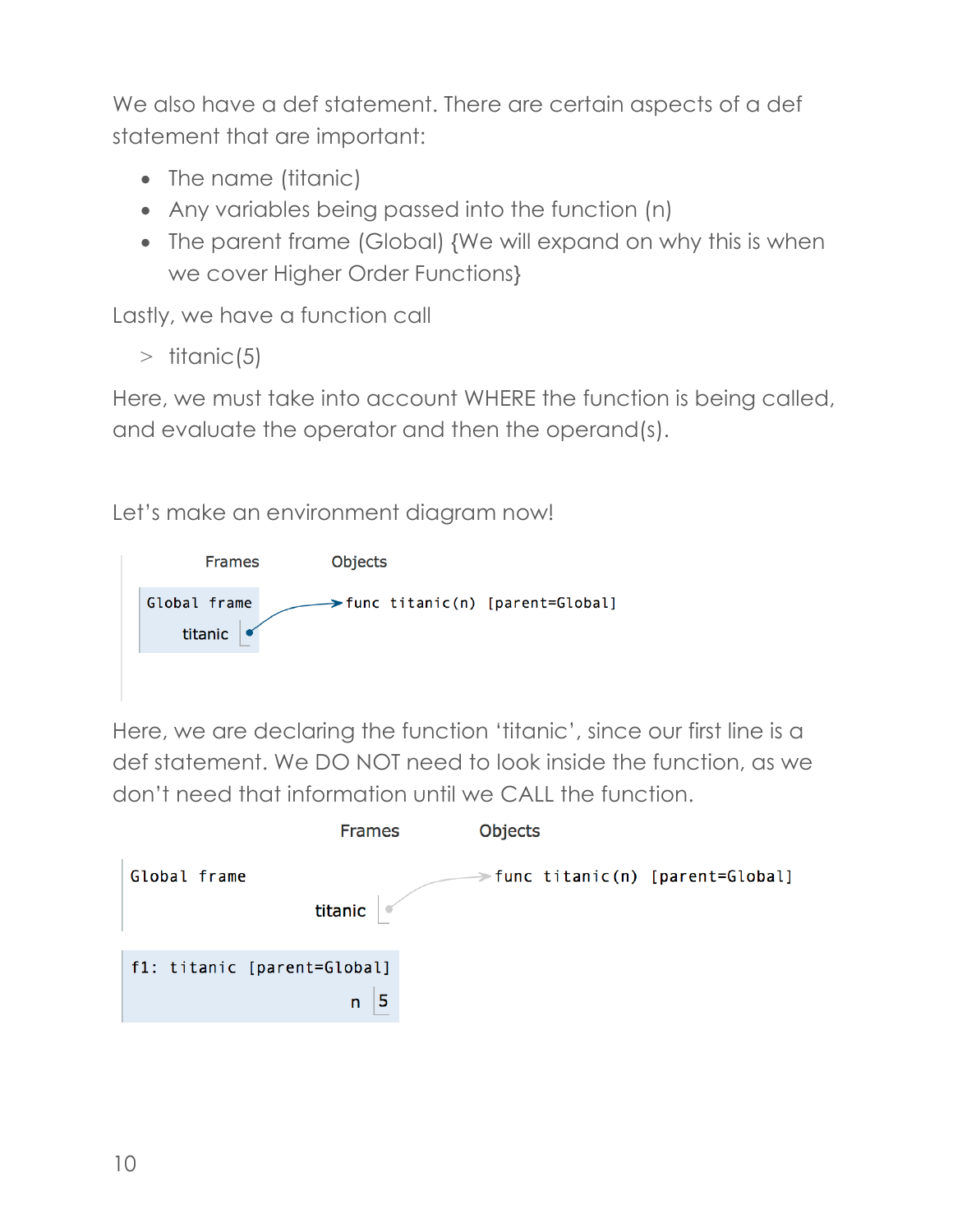Next, we call the function at the line 'titanic(5)'. Since we have a function call, we create a new frame called 'f1'.

We evaluate the operator (titanic) and place that as the name of our function.

We use the information in the global frame to determine what titanic is bound to. We see the parent frame is Global, so we add that information.

Lastly, we evaluate our operand (5), and assign that to the operand of titanic 'n'.

We have just created our first frame!



Next, we have our assignment statements. We assign the String 'jack' to the variable name. We then reassign n to 10, and create a new variable k, and assign it to 10.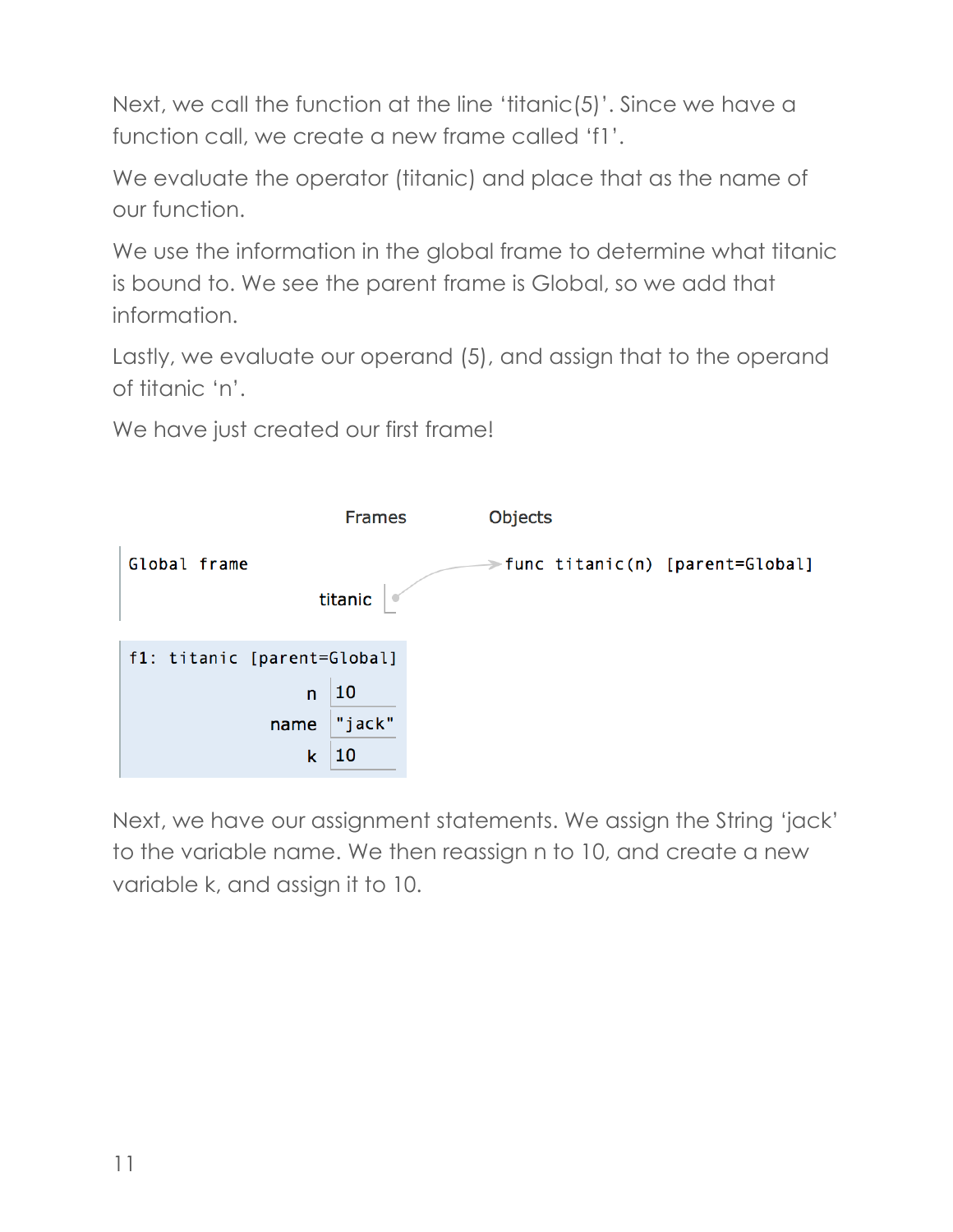|                 |                             | <b>Frames</b> | <b>Objects</b> |                                  |
|-----------------|-----------------------------|---------------|----------------|----------------------------------|
| Global frame    |                             |               |                | ⇒func titanic(n) [parent=Global] |
|                 |                             | titanic       |                |                                  |
|                 | f1: titanic [parent=Global] |               |                |                                  |
| $\mathsf{n}$    | 1997                        |               |                |                                  |
| name            | "jack"                      |               |                |                                  |
| k               | 10                          |               |                |                                  |
| Return<br>value | "I'm the king of the world" |               |                |                                  |

We then reassign n to 1997, and then finally we get to our return value. We place this in the box "Return Value", and this is the value that the function call returns.

This all may seem a little complicated, but it becomes easier with practice. Use this link for a more interactive step by step of the above example.

https://goo.gl/ToAhzs

Let's do some practice now!

# **Questions:**

Draw the environment diagram for the following:

```
def gold_finger(name):
       new name = 'paul'
       name = new namen = 1964
       return "hilfinger"
gold_finger('bond')
```